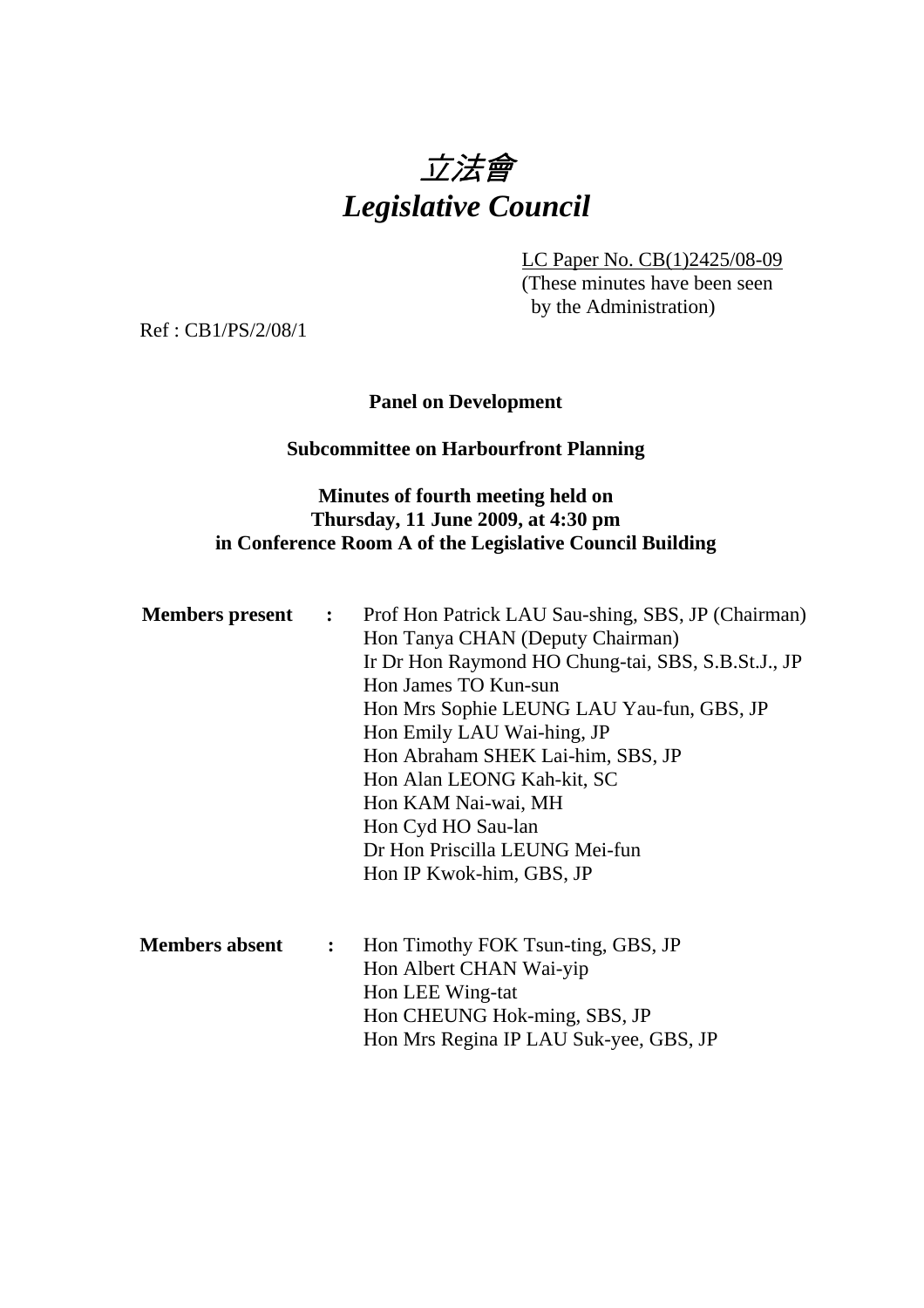| <b>Public officers</b><br>attending | <b>Agenda item II</b>                                                                                    |
|-------------------------------------|----------------------------------------------------------------------------------------------------------|
|                                     | Mr Raymond YOUNG Lap-moon, JP<br><b>Permanent Secretary for Development</b><br>(Planning and Lands)      |
|                                     | Ms Alice CHEUNG Yan-wai<br>Principal Assistant Secretary (Harbour)<br>Development Bureau                 |
|                                     | Ms Jacinta WOO Kit-ching<br>Acting Chief Town Planner/Studies and Research<br><b>Planning Department</b> |
|                                     | Ms Brenda AU Kit-ying<br>District Planning Officer/Hong Kong<br><b>Planning Department</b>               |
|                                     | Mr Eric YUE Chi-kin<br>District Planning Officer/Kowloon<br><b>Planning Department</b>                   |
|                                     | <b>Agenda item III</b>                                                                                   |
|                                     | Mr Raymond YOUNG Lap-moon, JP<br>Permanent Secretary for Development                                     |
|                                     | (Planning and Lands)                                                                                     |
|                                     | Ms Alice CHEUNG Yan-wai<br>Principal Assistant Secretary (Harbour)<br><b>Development Bureau</b>          |
|                                     | Ms Jacinta WOO Kit-ching<br>Acting Chief Town Planner/Studies and Research<br><b>Planning Department</b> |
| Clerk in attendance :               | Ms Anita SIT<br>Chief Council Secretary (1)4                                                             |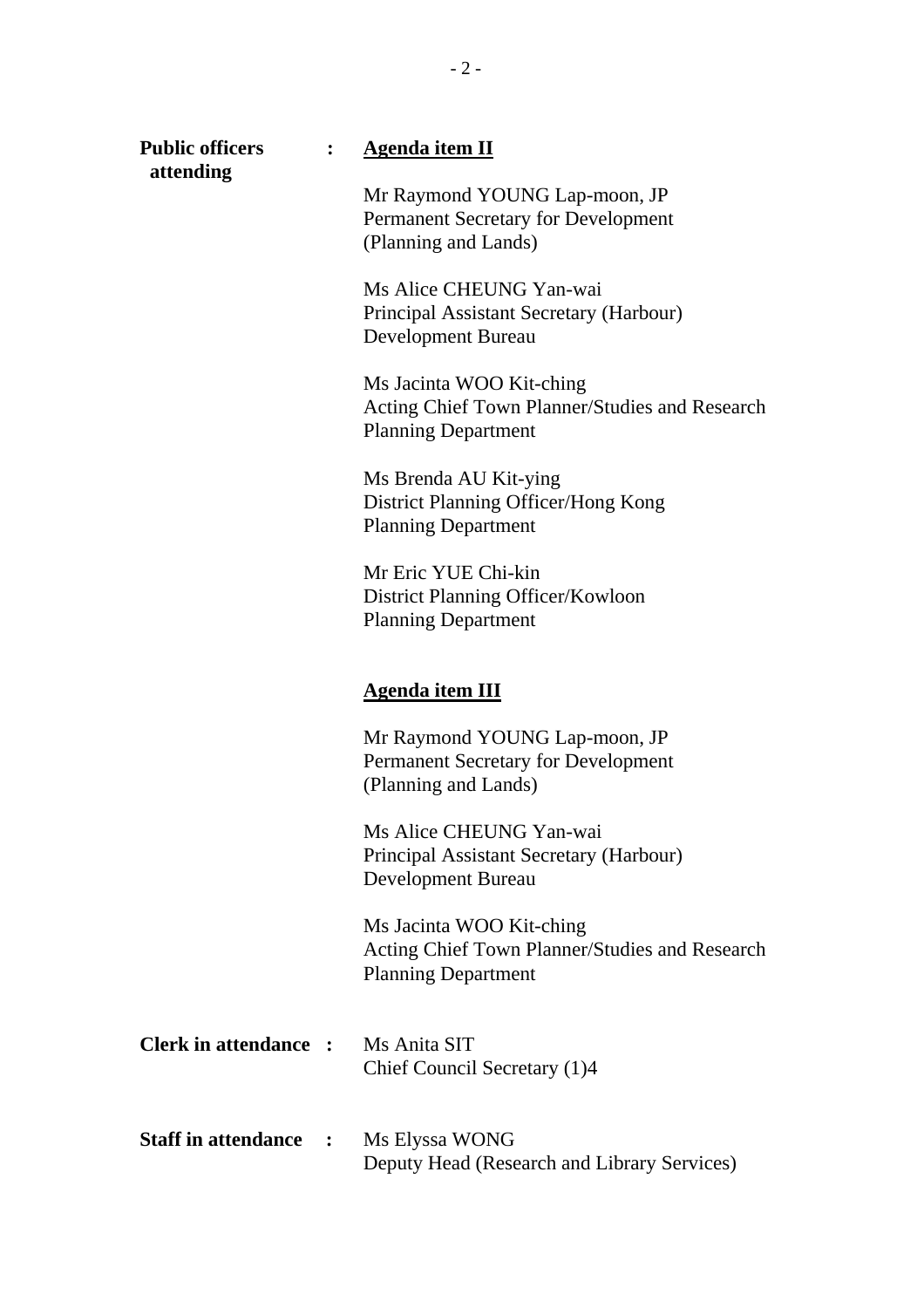Mr Andy CHAN Research Officer (Research and Library Services) 4

Mr Michael YU Research Officer (Research and Library Services) 7

Mr WONG Siu-yee Senior Council Secretary (1)7

Ms Christina SHIU Legislative Assistant (1)7

**I Confirmation of minutes**   $(LC$  Paper No.  $CB(1)1824/08-09$  -- Minutes of meeting on 6 April 2009)

The minutes of the meeting held on 6 April 2009 were confirmed.

**II Discussion with the Administration on harbourfront enhancement initiatives and related issues**   $(LC$  Paper No.  $CB(1)1823/08-09(01)$  -- Administration's paper on harbourfront enhancement initiatives and related issues)

2. The Subcommittee deliberated (Index of proceedings attached at **Annex**).

3. The Permanent Secretary for Development (Planning and Lands) briefed members on the progress of various harbourfront enhancement initiatives as set out in the Administration's paper.

**III Briefing by Research and Library Services Division of the Legislative Council Secretariat and the Administration on overseas harbour authorities**  (LC Paper No. IN18/08-09 -- Paper on waterfront management in selected cities prepared by the Research and Library Services Division (Information note) LC Paper No. CB(1)1483/08-09(01) -- Administration's paper on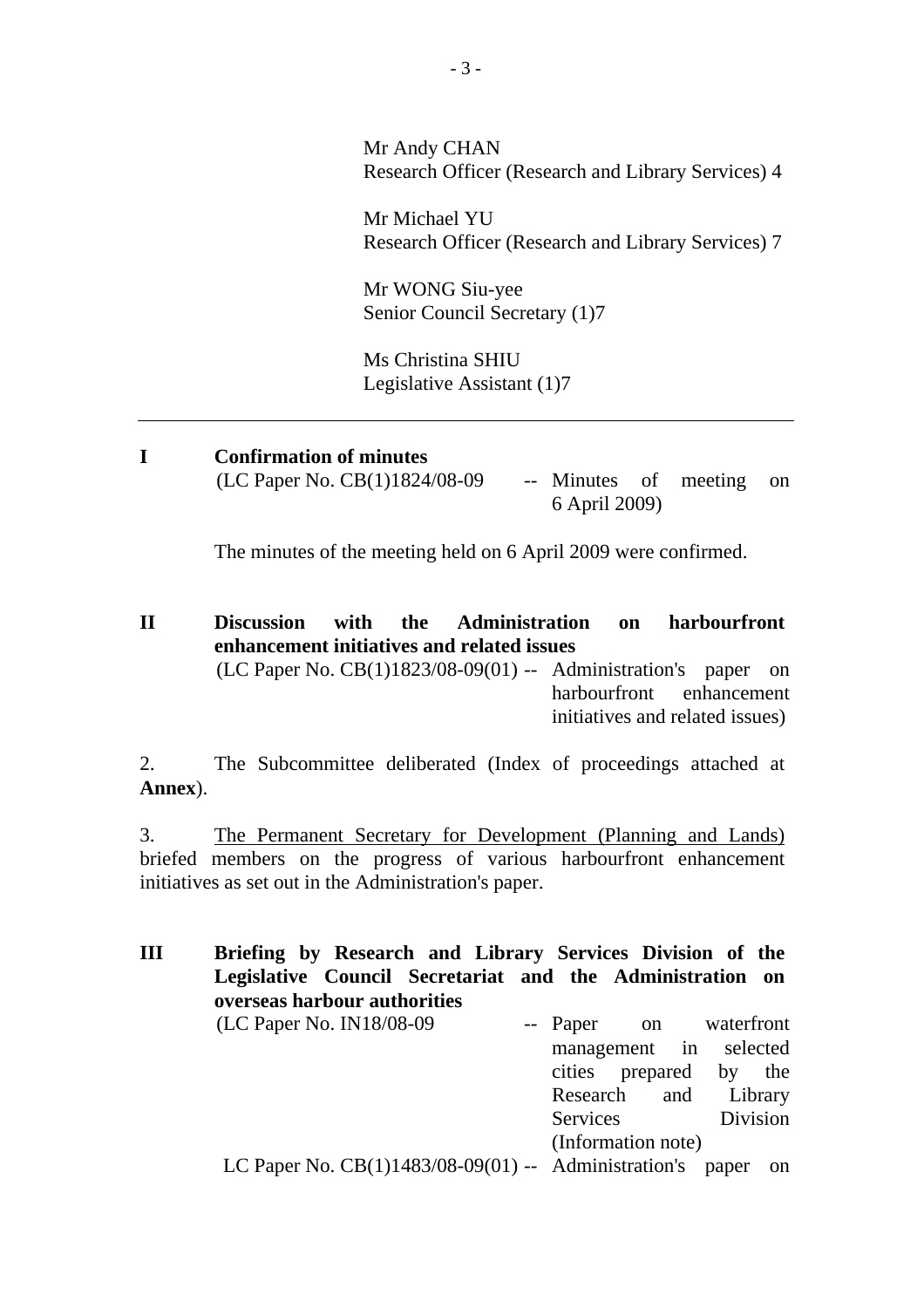studies on overseas harbour authorities and liaison with District Councils on harbourfront enhancement)

4. The Deputy Head (Research and Library Services) briefed members on the information note on waterfront management in selected cities prepared by the Research and Library Services Division.

5. The Acting Chief Town Planner/Studies and Research, Planning Department briefed members on the studies on overseas harbour authorities conducted by the Administration.

### **IV Any other business**

The way forward

6. Members considered that it would be useful to conduct a duty visit to two or a few cities relevant to Hong Kong's experience in waterfront management. As the visit organized by the Parliamentary Liaison Subcommittee for a delegation of the Legislative Council to Eastern Europe was scheduled for 13 to 23 September 2009, there was a suggestion that the proposed duty visit of the Subcommittee could be conducted within the period from late September to early October 2009. In this regard, it was agreed that a circular should be issued to members to invite them to indicate interest and preferences of timing and places for the visit.

7. There being no other business, the meeting ended at 6:15 pm.

Council Business Division 1 Legislative Council Secretariat 3 August 2009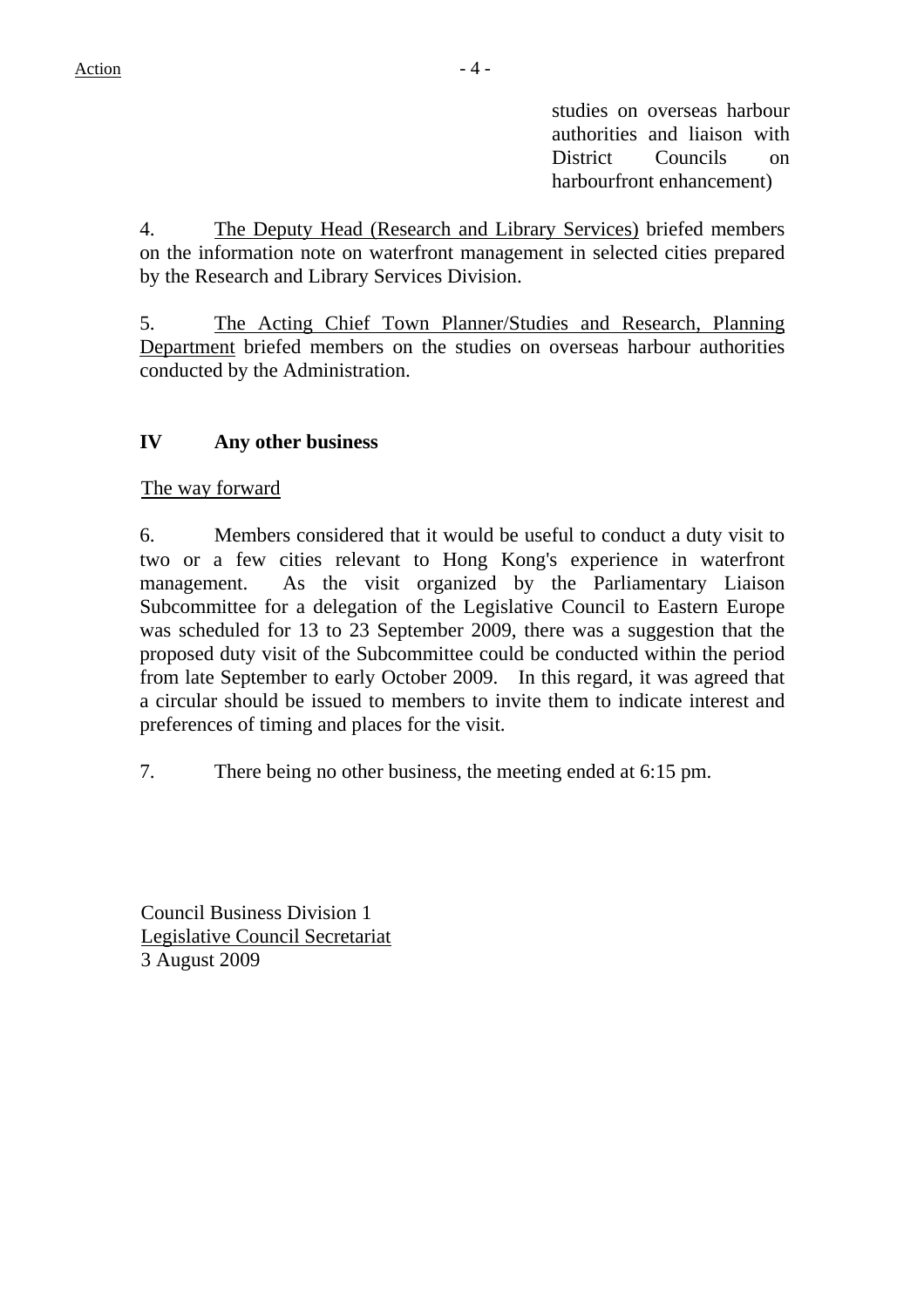# **Panel on Development**

# **Subcommittee on Harbourfront Planning**

## **Proceedings of the fourth meeting on Thursday, 11 June 2009, at 4:30 pm in Conference Room A of the Legislative Council Building**

| <b>Time marker</b>  | <b>Speaker</b>                                | Subject(s)                                                                                                                                                                                                          | <b>Action</b><br>required |
|---------------------|-----------------------------------------------|---------------------------------------------------------------------------------------------------------------------------------------------------------------------------------------------------------------------|---------------------------|
| $ 000000 - 000033 $ | Chairman                                      | Confirmation of minutes (LC Paper No.<br>$CB(1)1824/08-09)$                                                                                                                                                         |                           |
| $ 000034 - 000655 $ | Chairman<br>Administration                    | Opening remarks<br>The Administration's briefing on its<br>(LC)<br>Paper<br>No.<br>paper<br>$CB(1)1823/08-09(01))$                                                                                                  |                           |
| $ 000656 - 001049 $ | Chairman<br>Miss Tanya CHAN<br>Administration | Declaration of interest by Miss CHAN<br>that she was a non-official non-executive<br>director of the Urban Renewal Authority<br>(URA)                                                                               |                           |
|                     |                                               | Miss CHAN 's enquiry on the proposed<br>uses of the Western Wholesale Food<br>Market                                                                                                                                |                           |
|                     |                                               | The Administration's response that --                                                                                                                                                                               |                           |
|                     |                                               | URA had been invited to examine<br>(a)<br>the revitalization of the idle piers<br>and URA would explore the<br>feasibility of providing facilities<br>such as alfresco dining facilities<br>and shops at the piers; |                           |
|                     |                                               | (b) the Central and Western District<br>Council objected to letting out of<br>the vacant space in the Western<br>Wholesale Food Market to<br><sub>a</sub><br>Government department; and                             |                           |
|                     |                                               | it was not easy to relocate the<br>(c)<br>Western Wholesale Food Market<br>and the site could be considered for                                                                                                     |                           |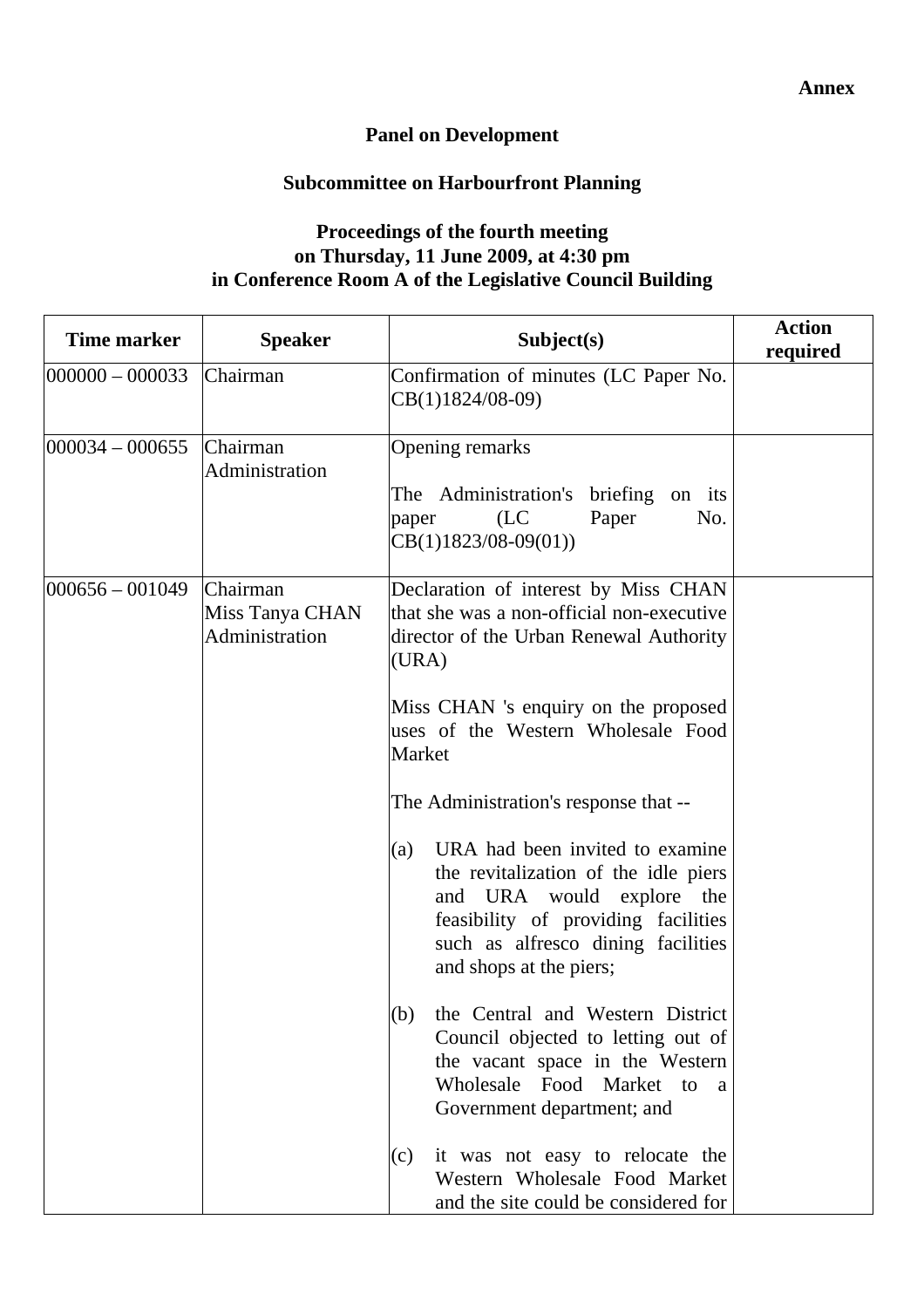| <b>Time marker</b> | <b>Speaker</b>                              | Subject(s)                                                                                                                                                                                                                        | <b>Action</b><br>required |
|--------------------|---------------------------------------------|-----------------------------------------------------------------------------------------------------------------------------------------------------------------------------------------------------------------------------------|---------------------------|
|                    |                                             | commercial uses in the long term                                                                                                                                                                                                  |                           |
| $001050 - 001457$  | Chairman<br>Ms Cyd HO<br>Administration     | Ms HO's view that the Administration<br>could consider constructing a small scale<br>promenade or foot path along the coast<br>from Kennedy Town to Sha Wan and<br>discuss<br>with the Southern District<br>Council on the matter |                           |
|                    |                                             | The Administration's response that --                                                                                                                                                                                             |                           |
|                    |                                             | the suggestion was interesting but<br>(a)<br>needed feasibility studies; and                                                                                                                                                      |                           |
|                    |                                             | the coastal areas concerned were<br>(b)<br>outside the harbour limit and due to<br>resources constraints, the focus of<br>harbourfront enhancement works at<br>present was on sites within the<br>harbour limit                   |                           |
| $001458 - 003226$  | Chairman<br>Mr Alan LEONG<br>Administration | Mr LEONG's enquiries on the feasibility<br>of --                                                                                                                                                                                  |                           |
|                    |                                             | constructing structures such as an<br>(a)<br>elevated promenade at the eastern<br>part of the Shaukeiwan Typhoon<br>Shelter;                                                                                                      |                           |
|                    |                                             | imposing constraints on the future<br>(b)<br>development of the<br>adjoining<br>private site to prevent possible<br>obstacles for creating a continuous<br>harbourfront; and                                                      |                           |
|                    |                                             | implementing a strategy to prevent<br>(c)<br>private harbourfront sites from<br>hindering<br>the<br>creation<br>of<br>continuous promenades                                                                                       |                           |
|                    |                                             | The Administration's response that --                                                                                                                                                                                             |                           |
|                    |                                             | no feasibility study for constructing<br>(a)<br>structures such as elevated viewing<br>galleries/promenade at those sites                                                                                                         |                           |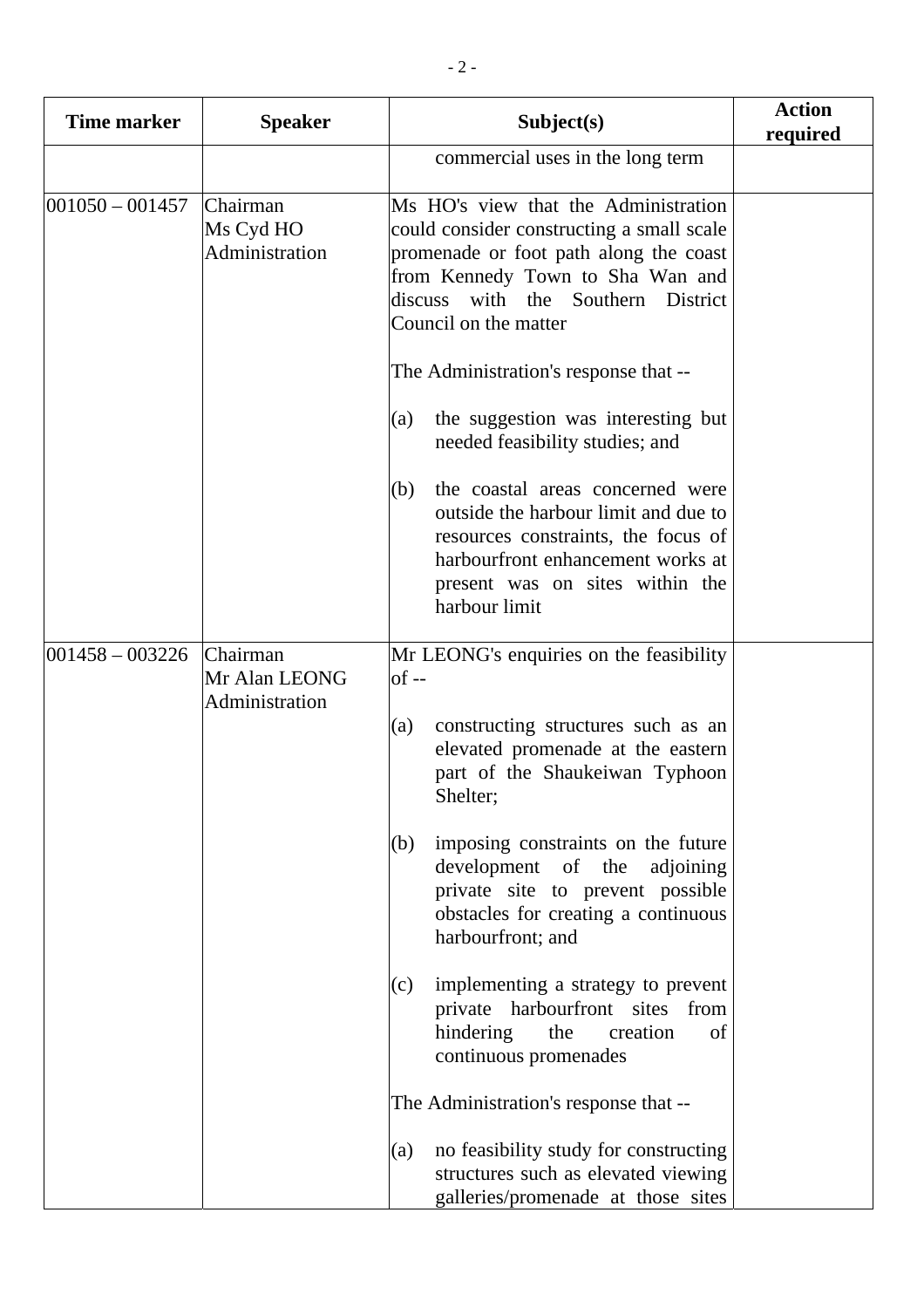| Time marker | <b>Speaker</b> | Subject(s)                                                                                                                                                                                                                                                                                                      | <b>Action</b><br>required |
|-------------|----------------|-----------------------------------------------------------------------------------------------------------------------------------------------------------------------------------------------------------------------------------------------------------------------------------------------------------------|---------------------------|
|             |                | conducted<br>the<br>had<br>been<br>but<br>Administration would explore the<br>idea; and                                                                                                                                                                                                                         |                           |
|             |                | the study area of the Hong Kong<br>(b)<br>Island East Harbour-front Study<br>included the harbourfront sites<br>referred to above; the study would<br>be completed by the end of 2010<br>and it included exploring the<br>feasibility<br>of<br>constructing<br>boardwalks from North Point to<br>Heng Fa Chuen; |                           |
|             |                | harbourfront enhancement works<br>(c)<br>on private sites had to wait until the<br>right opportunity arose; and                                                                                                                                                                                                 |                           |
|             |                | (d)<br>it would be possible to prevent<br>Government harbourfront<br>sites<br>from hindering the creation of<br>continuous promenades,<br>and<br>requirements for the provision of<br>promenades could be included in<br>the lease for undeveloped sites                                                        |                           |
|             |                | The Chairman's view that planning<br>methods such as rezoning could facilitate<br>the creation of continuous promenades                                                                                                                                                                                         |                           |
|             |                | The Administration's response that --                                                                                                                                                                                                                                                                           |                           |
|             |                | rezoning reflected<br>while<br>(a)<br>the<br>long-term planning<br>intention,<br>materialization of that intention<br>would depend on whether obstacles<br>and<br>actual<br>present,<br>were<br>implementation<br>and<br>planning<br>intention were separate matters; and                                       |                           |
|             |                | some facilities such as shipyards<br>(b)<br>located<br>at<br>had<br>be<br>the<br>to<br>harbourfront due to operational<br>reasons                                                                                                                                                                               |                           |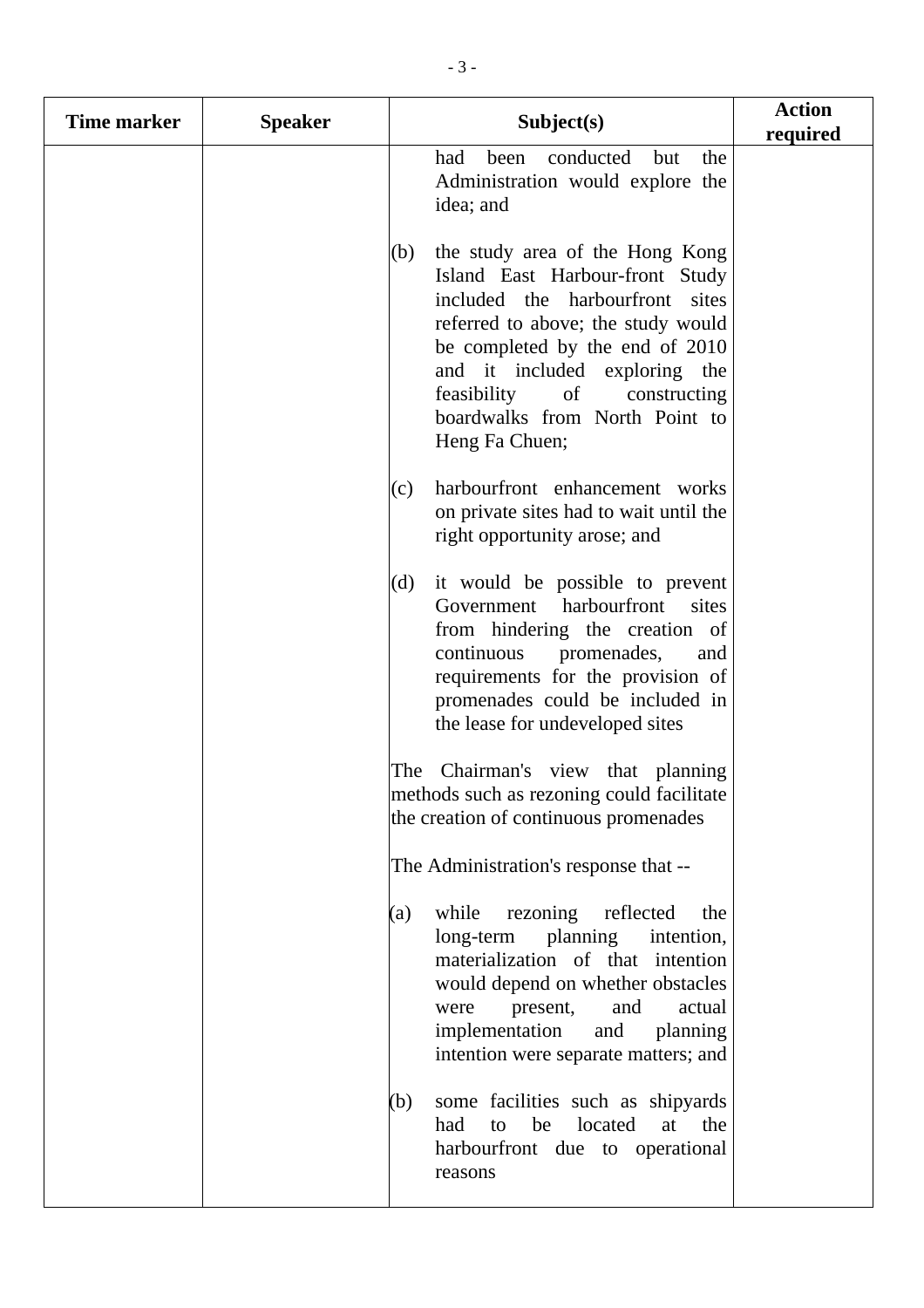| <b>Time marker</b> | <b>Speaker</b>                                | Subject(s)                                                                                                                                                                                                                                                | <b>Action</b><br>required |
|--------------------|-----------------------------------------------|-----------------------------------------------------------------------------------------------------------------------------------------------------------------------------------------------------------------------------------------------------------|---------------------------|
|                    |                                               | The Chairman's enquiry on pedestrian<br>accessibility at the A Kung Ngam<br>harbourfront                                                                                                                                                                  |                           |
|                    |                                               | The Administration's response that there<br>was an existing pedestrian link under the<br><b>Island Eastern Corridor</b>                                                                                                                                   |                           |
| $003227 - 003758$  | Chairman<br>Miss Tanya CHAN<br>Administration | CHAN's<br><b>Miss</b><br>view<br>that<br>planning<br>controls such as height restriction should<br>be imposed on harbourfront sites such as<br>the one adjacent to Shun Tak Centre                                                                        |                           |
|                    |                                               | The Administration's response that --                                                                                                                                                                                                                     |                           |
|                    |                                               | the existing policy was to control<br>(a)<br>building<br>height<br>along<br>the<br>harbourfront<br>and<br>the<br>Town<br>Planning Board was reviewing the<br>relevant Outline Zoning Plans;                                                               |                           |
|                    |                                               | buildings<br>(b)<br>the<br>the<br>said<br>near<br>commercial<br>site<br>of<br>were<br>considerable<br>height,<br>the<br>and<br>Administration had already agreed<br>to impose restrictions on plot ratio<br>and building height on the said site;<br>and  |                           |
|                    |                                               | the said site had been temporarily<br>(c)<br>withdrawn from the Application<br>interim<br>List<br>because<br>site<br>an<br>acceptable to the local community<br>could<br>identified<br>not<br>be<br>to<br>accommodate the public transport<br>interchange |                           |
|                    |                                               | CHAN's<br><b>Miss</b><br>view<br>that<br>the<br>as<br>developments near the said site were<br>already high, the height limit of the said<br>site should be reduced so that the<br>development density in the area could be<br>lowered                     |                           |
| $003759 - 004150$  | Chairman                                      | Ms Emily LAU's enquiry on why the                                                                                                                                                                                                                         |                           |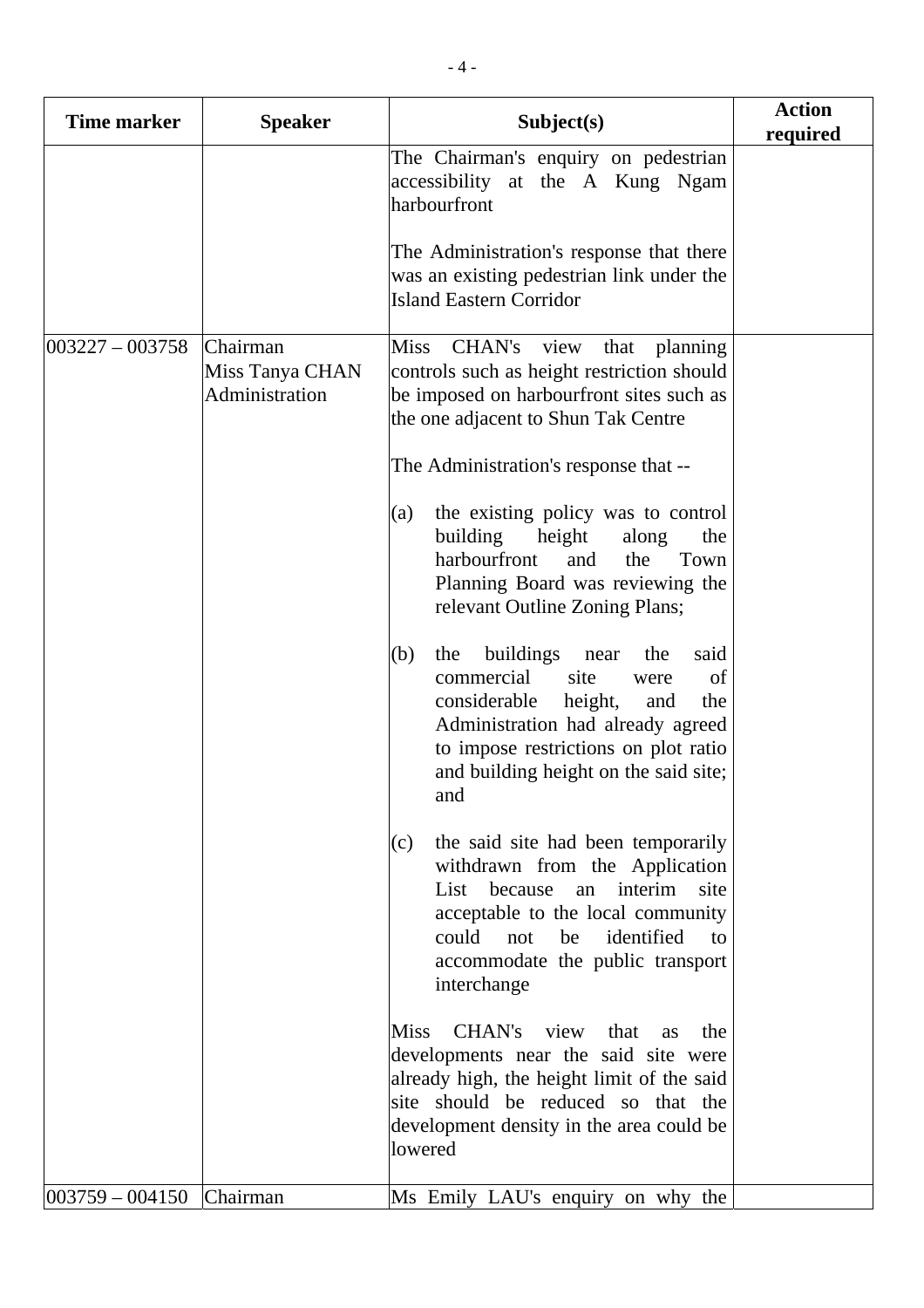| <b>Time marker</b> | <b>Speaker</b>                 | Subject(s)                                                                                                                                                                                                    | <b>Action</b><br>required |
|--------------------|--------------------------------|---------------------------------------------------------------------------------------------------------------------------------------------------------------------------------------------------------------|---------------------------|
|                    | Ms Emily LAU<br>Administration | Administration did not anticipate any<br>major difficulty in securing resources or<br>funding for harbourfront enhancement<br>projects and the resources or funding<br>required                               |                           |
|                    |                                | The Administration's response that --                                                                                                                                                                         |                           |
|                    |                                | projects such as the Harbourfront<br>(a)<br>Signage Scheme and temporary<br>waterfront promenades could be<br>carried out as Category D projects<br>because their costs would not<br>exceed \$21 million; and |                           |
|                    |                                | the Leisure and Cultural Services<br>(b)<br>Department<br>would<br>apply for<br>funding for permanent waterfront<br>promenades from the<br>Finance<br>Committee<br>of the<br>Legislative<br>Council           |                           |
|                    |                                | Ms Emily LAU's enquiry on the way<br>forward for the Subcommittee and the<br>Chairman's advice that the subject would<br>be discussed at the later part of the<br>meeting                                     |                           |
| $ 004151 - 005234$ | Chairman<br>Dr Priscilla LEUNG | Dr LEUNG's views that --                                                                                                                                                                                      |                           |
|                    | Administration                 | there should be boulevards leading<br>(a)<br>the<br>hinterland<br>from<br>the<br>to<br>harbourfront;                                                                                                          |                           |
|                    |                                | the sites near the Hung Hom Ferry<br>(b)<br>Pier should not be placed on the<br>Application List; and                                                                                                         |                           |
|                    |                                | the local community hoped that a<br>(c)<br>waterfront promenade could be<br>constructed along the Yau Ma Tei<br>Public Cargo Handling Area                                                                    |                           |
|                    |                                | The Administration's response that --                                                                                                                                                                         |                           |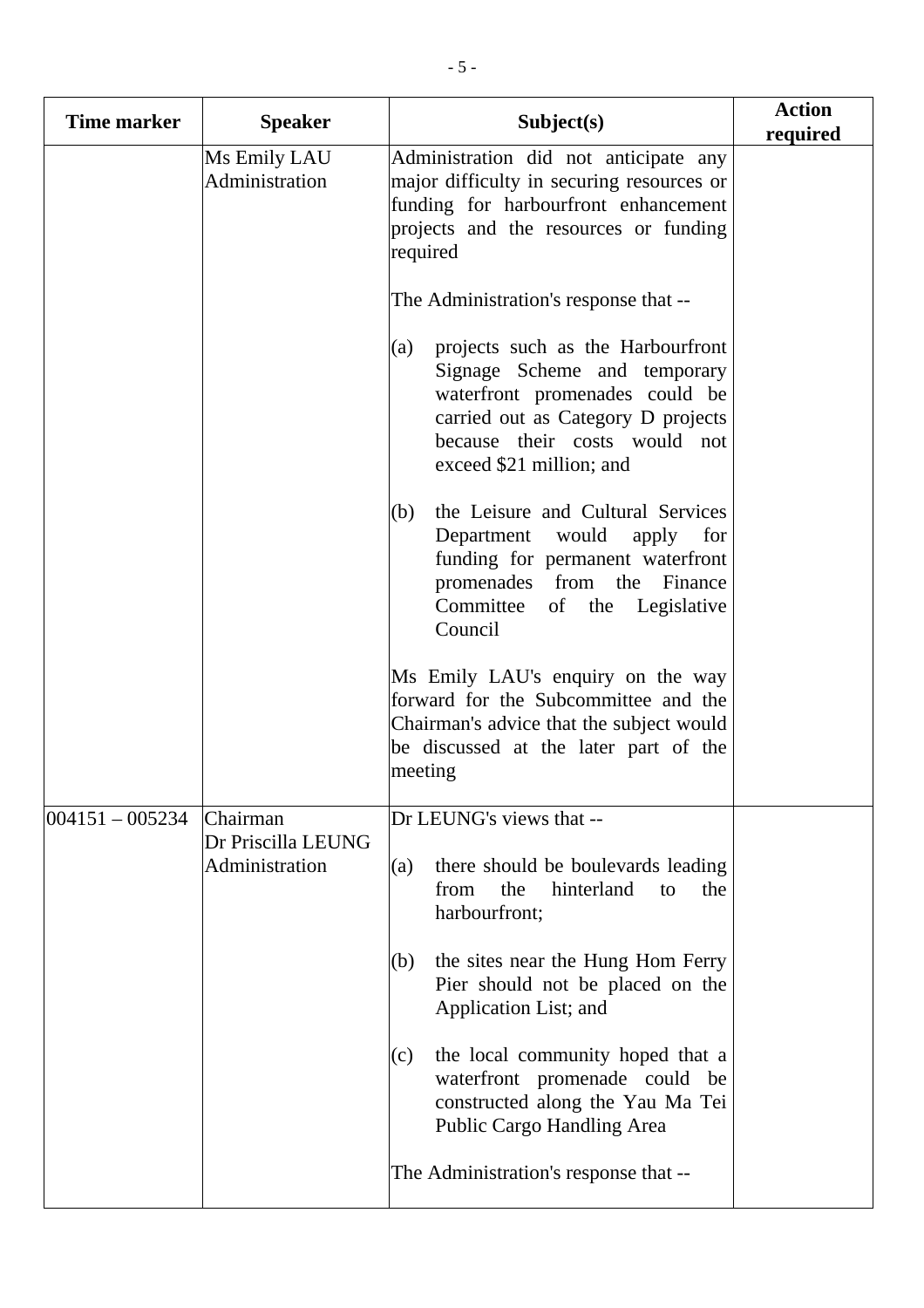| Time marker         | <b>Speaker</b>                               | Subject(s)                                                                                                                                                                                                                                                                                                                                                                               | <b>Action</b><br>required |
|---------------------|----------------------------------------------|------------------------------------------------------------------------------------------------------------------------------------------------------------------------------------------------------------------------------------------------------------------------------------------------------------------------------------------------------------------------------------------|---------------------------|
|                     |                                              | the provision of boulevards could<br>(a)<br>be considered at the relevant<br>planning stage;                                                                                                                                                                                                                                                                                             |                           |
|                     |                                              | the Administration had imposed<br>(b)<br>sufficient planning controls on the<br>sites near the Hung Hom Ferry<br>Pier, conducted air ventilation<br>assessment, and maintained wind<br>corridors and non-building areas;                                                                                                                                                                 |                           |
|                     |                                              | the planning briefs would serve as a<br>(c)<br>basis for preparing the master<br>layout plan for approval by the<br>Town Planning Board;                                                                                                                                                                                                                                                 |                           |
|                     |                                              | the provision of a permanent<br>(d)<br>waterfront promenade had been<br>specified in the relevant Outline<br>Zoning Plan and a temporary<br>waterfront promenade could be<br>constructed; and                                                                                                                                                                                            |                           |
|                     |                                              | although the Yau Ma Tei Public<br>(e)<br>Cargo Working Area would not be<br>relocated in the near future due to<br>operational<br>needs,<br>the<br>Administration was studying the<br>feasibility of enhancing the existing<br>pedestrian<br>link<br>thereat<br>and<br>discussing with the relevant District<br>Council on the provision of further<br>open space along the harbourfront |                           |
| $ 005235 - 005718 $ | Chairman<br>Mr IP Kwok-him<br>Administration | Mr IP's views that Public Cargo Working<br>Areas had operational needs to continue<br>solutions<br>exist<br>and<br>such<br>to<br><b>as</b><br>constructing elevated viewing galleries<br>should be explored so that different uses<br>could co-exist at harbourfront sites                                                                                                               |                           |
|                     |                                              | The Administration's response that it<br>would explore the feasibility of Mr IP's<br>suggestion                                                                                                                                                                                                                                                                                          |                           |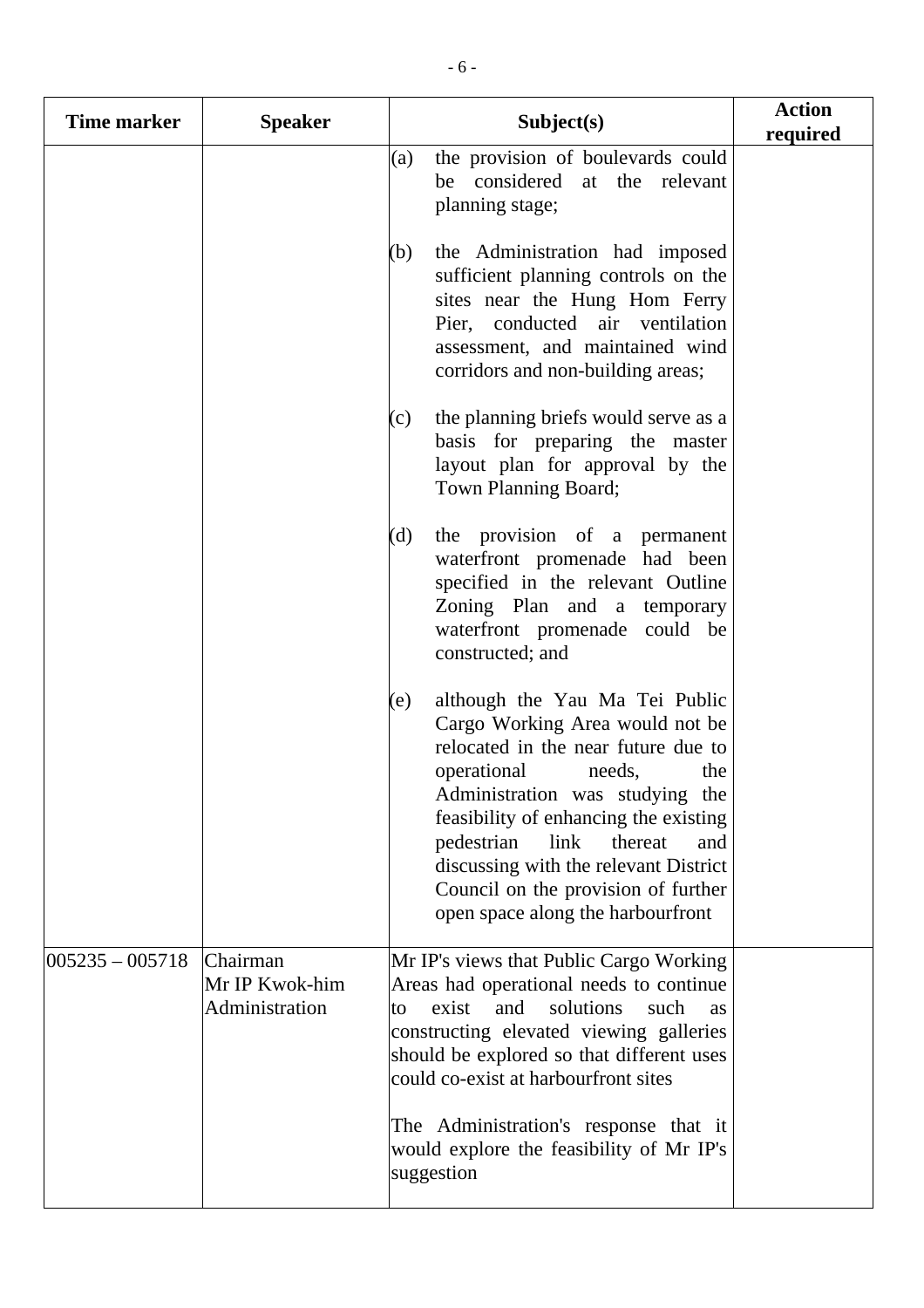| <b>Time marker</b>  | <b>Speaker</b>                                       | Subject(s)                                                                                                                                                                                                                                                                    | <b>Action</b><br>required |
|---------------------|------------------------------------------------------|-------------------------------------------------------------------------------------------------------------------------------------------------------------------------------------------------------------------------------------------------------------------------------|---------------------------|
| $005719 - 010850$   | Chairman<br>Dr Priscilla LEUNG<br>Administration     | Dr LEUNG's views that --<br>in relation to the Application List,<br>(a)<br>the Administration should be fair in<br>handling the inclusion or removal<br>of sites on both sides of the<br>harbour;<br>the sites near Hung Hom Ferry Pier<br>(b)<br>should not be placed on the |                           |
|                     |                                                      | Application List; and<br>boardwalks<br>elevated<br>(c)<br>and<br>footbridges<br>could<br>improve<br>pedestrian connectivity along the<br>harbourfront without the need for<br>relocating Public Cargo Working<br>Areas                                                        |                           |
|                     |                                                      | The Administration's response that --                                                                                                                                                                                                                                         |                           |
|                     |                                                      | inclusion or removal of sites on<br>(a)<br>both sides of the harbour would be<br>handled in a fair manner based on<br>the individual circumstances of<br>each case;                                                                                                           |                           |
|                     |                                                      | $(b)$ its intention was to eventually<br>include the site near Shun Tak<br>Centre on the Application List; and                                                                                                                                                                |                           |
|                     |                                                      | the due statutory town planning<br>(c)<br>process for approving the Hung<br>Hom Outline Zoning Plan had been<br>followed                                                                                                                                                      |                           |
| $ 010851 - 012116 $ | Chairman<br>Deputy<br>(Research<br>Library Services) | Briefing on the information note by the<br>Head Deputy Head (Research and Library<br>and Services) (LC Paper No. IN18/08-09)                                                                                                                                                  |                           |
| $ 012117 - 012611 $ | Chairman<br>Administration                           | The Administration's briefing<br>on its<br>(LC)<br>Paper<br>No.<br>CB(1)<br>paper<br>$1483/08-09(01)$                                                                                                                                                                         |                           |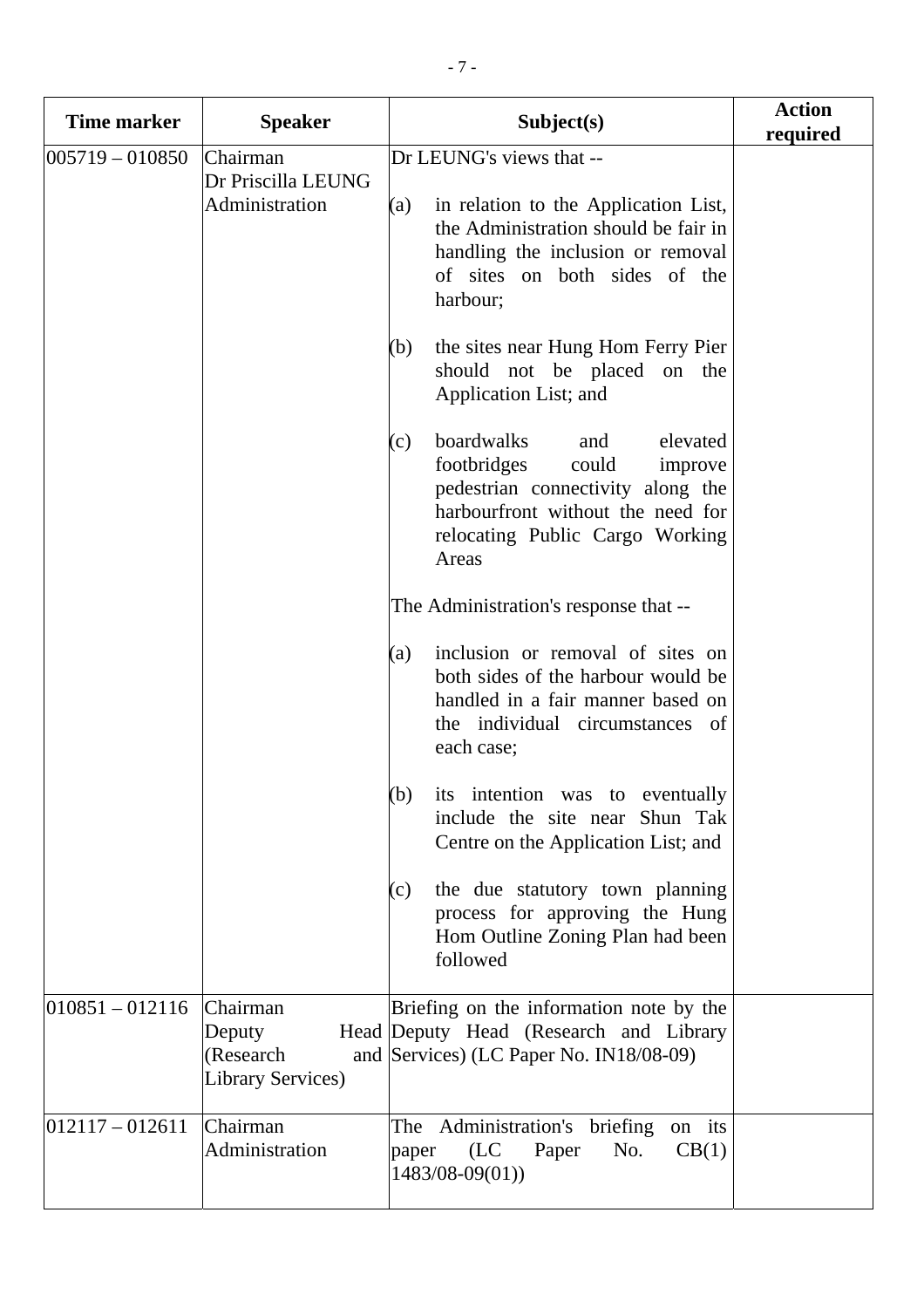| <b>Speaker</b> | Subject(s)                                                                                                                                                                                                                                                                                                                                                                                                                 | <b>Action</b><br>required          |
|----------------|----------------------------------------------------------------------------------------------------------------------------------------------------------------------------------------------------------------------------------------------------------------------------------------------------------------------------------------------------------------------------------------------------------------------------|------------------------------------|
|                | The Chairman's enquiry on when the<br>Task Group on the Management Model<br>for the Harbourfront of the Harbour-front<br>Enhancement Committee (HEC) would<br>release its Recommendation Report and<br>how the Administration would handle the<br>Report                                                                                                                                                                   |                                    |
|                | The Administration's response that the<br>Report was being prepared and HEC had<br>to consider the Report before releasing it                                                                                                                                                                                                                                                                                              |                                    |
| Chairman       | Mrs LEUNG's views that --                                                                                                                                                                                                                                                                                                                                                                                                  |                                    |
|                | there was no need to set a model<br>(a)<br>for harbourfront management for<br>Kong hastily because<br>Hong<br>overseas experience indicated that<br>developing a successful model<br>required a long process;                                                                                                                                                                                                              |                                    |
|                | apart from the views of concern<br>(b)<br>groups, the views of other relevant<br>should be taken into<br>sectors<br>consideration in studying the issue;<br>and                                                                                                                                                                                                                                                            |                                    |
|                | (c) the issue should be considered after<br>the development of harbourfront<br>areas, such as<br>the Kai<br>Tak<br>Development, had reached maturity<br>and studied from a more macro<br>perspective                                                                                                                                                                                                                       |                                    |
|                | The Chairman's view that as revealed by<br>the experience of overseas waterfront<br>cities, the implementation of major<br>harbourfront projects often served as the<br>impetus to the revamp of waterfront<br>planning and management modes.<br>As<br>the West Kowloon Cultural District, Kai<br>Tak Development and the new Central<br>harbourfront, which were important<br>harbourfront<br>projects, were<br>in<br>the |                                    |
|                | Mrs Sophie LEUNG                                                                                                                                                                                                                                                                                                                                                                                                           | pipeline, it would be opportune to |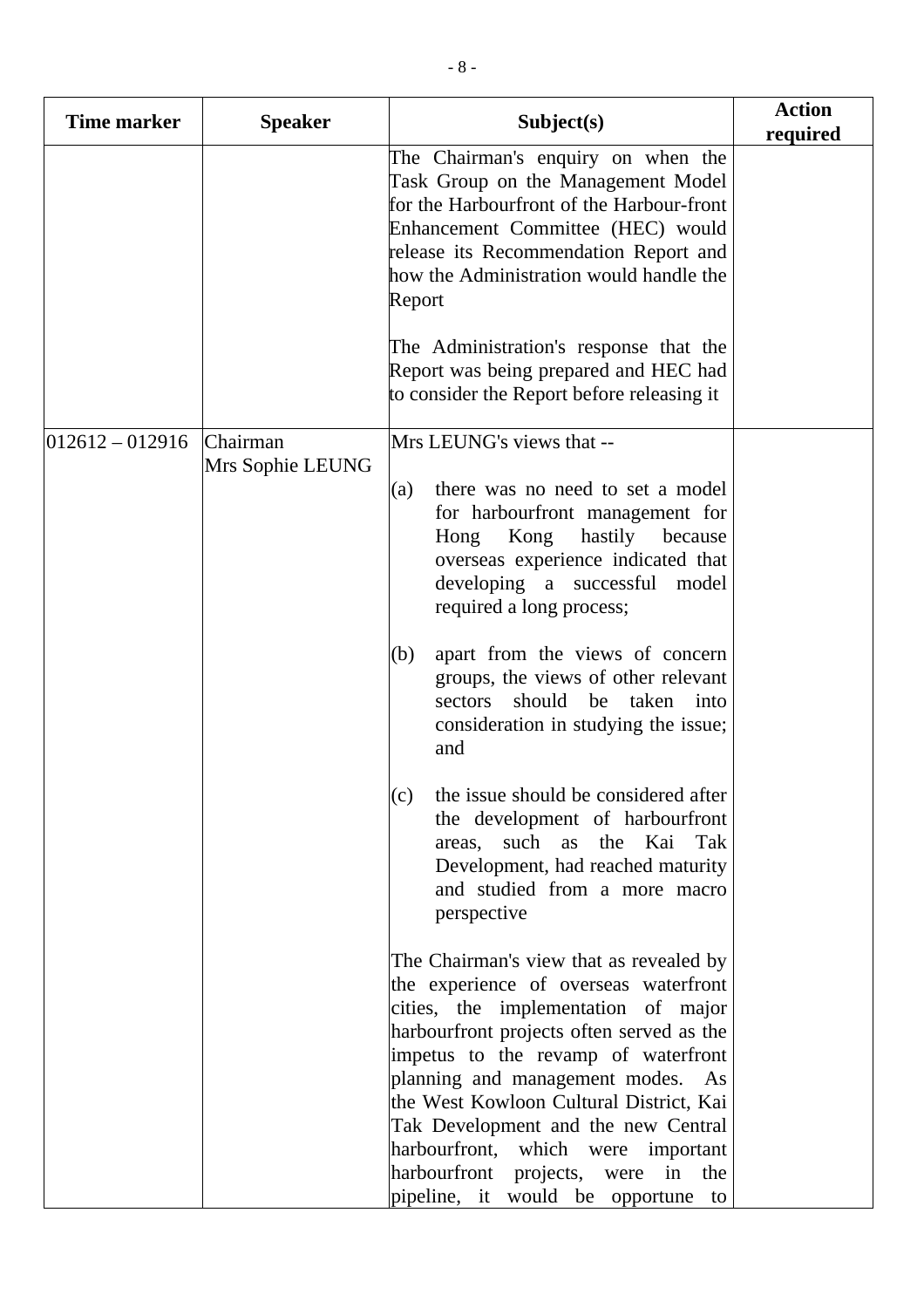| Time marker       | <b>Speaker</b>                              | Subject(s)                                                                                                                                                                                                                            | <b>Action</b><br>required |
|-------------------|---------------------------------------------|---------------------------------------------------------------------------------------------------------------------------------------------------------------------------------------------------------------------------------------|---------------------------|
|                   |                                             | harbourfront<br>possible<br>examine<br>management models for Hong Kong                                                                                                                                                                |                           |
| $012917 - 013712$ | Chairman<br>Mr Alan LEONG<br>Administration | Mr LEONG's views that --<br>the present was a critical period<br>(a)<br>because the three projects referred<br>to by the Chairman would affect<br>the outlook of the harbour;                                                         |                           |
|                   |                                             | the institutional arrangements for<br>(b)<br>harbourfront management should<br>be studied in a timely manner,<br>otherwise it might be difficult to<br>introduce changes to developments<br>that had already been implemented;<br>and |                           |
|                   |                                             | the Administration should consider<br>(c)<br>establishing an overarching high<br>body<br>guide<br>the<br>level<br>to<br>development of the three projects<br>safeguard<br>the<br>sustainable<br>to<br>development of the harbour      |                           |
|                   |                                             | The Chairman's view that consideration<br>could be given for HEC to evolve into a<br>harbour authority                                                                                                                                |                           |
|                   |                                             | The Administration's response that --                                                                                                                                                                                                 |                           |
|                   |                                             | HEC was an advisory body with<br>(a)<br>extensive public participation but<br>the body proposed by Mr Alan<br>LEONG was intended to be a<br>statutory body;                                                                           |                           |
|                   |                                             | different harbour authorities varied<br>(b)<br>significantly in various aspects and<br>the Administration had no definite<br>views on the issue of establishing a<br>harbour authority; and                                           |                           |
|                   |                                             | the West Kowloon Cultural District<br>(c)<br>Authority had been established and                                                                                                                                                       |                           |